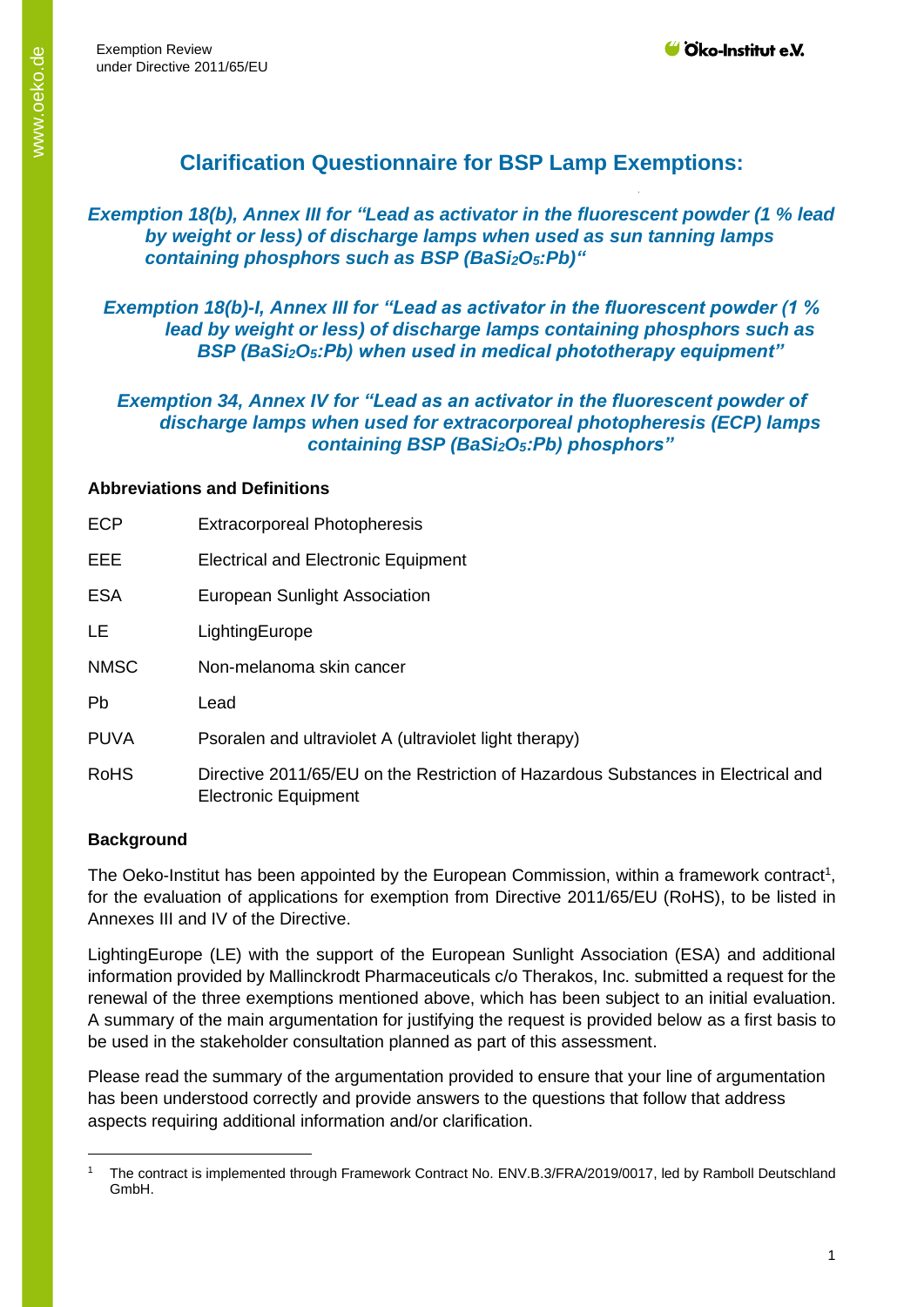# **1. Summary of argumentation of applicant on the justification of the exemption**

# **1.1. Background**

Lead is used in the phosphor of tanning, phototherapy and extracorporeal photopheresis (ECP) lamps to produce UV radiation. The lead activator is required to allow the barium silicate phosphor to fluorescein the designated wavelength. It transforms the 254 nm radiation to the designed UV (290nm-400nm) radiation. A fluorescent lamp uses phosphors which, when activated, will produce light in different wavelengths. The primary wavelengths of "light" produced by indoor tanning, phototherapy and ECP lamps are in the UVA and UVB regions or 290-400nm. Lead is the primary activator for the barium silicate phosphors to fluoresce and is used in over 95% of the indoor lowpressure mercury vapour fluorescent lamps. Despite intensive research, no alternative substance has yet been found that leads to a compatible light spectrum. LED lamps are also currently ruled out as an alternative technology for several reasons.

Lighting Europe (LE) thus requests the renewal of the three exemptions referring to the existing wording in the section "Reason for application" of their request. In deviation from this, in the section "Summary of the exemption request" of the application LE requests `*the incorporation of Annex III Exemption 18(b)1 and Annex IV Exemption 34 for these three applications of "Lead as activator in the fluorescent powder (1 % lead by weight or less) of discharge lamps containing phosphors such as BSP (BaSi2O5:Pb)"*´. 2

The renewal is requested for the maximum validity period.

### **1.2. Volume of lead as activator in the fluorescent powder in the exemptions at hand**

According to the applicant, there is no published data on lamps imported into the EU, neither for tanning lamps nor for those used for medical and phototherapeutic purposes. Based on market estimates, the maximum amounts of lead placed on the EU market through these applications are estimated as follows:

- Sun tanning lamps (Annex III, Ex. 18b): 190 kg lead p.a.
- Medical lamps (Annex III, Ex. 18(b)-I and Annex IV Ex. 34): 2.5 kg lead p.a.

Compared to the quantity in the request for extension of the exemption from 2015, the quantity is explained to be slightly decreasing.

# **1.3. Technical description**

In all three exemptions requested for renewal, lead has the same functionality: As a component of the phosphors with a weight share of less than 1%, it serves as an activator to allow the barium silicate phosphor to fluoresce. It transforms the 254 nm radiation to the designed UV (290nm-400nm) radiation. A fluorescent lamp uses phosphors which, when activated, will produce light in different wavelengths. The primary wavelengths of "light" produced by indoor tanning and phototherapy and ECP lamps are in the UVA and UVB regions or 290-400nm. Lead is the primary activator for the barium silicate phosphors to fluoresce and is used in over 95% of the indoor low-pressure mercury

<sup>&</sup>lt;sup>2</sup> To resolve this ambiguity, see clarification questions.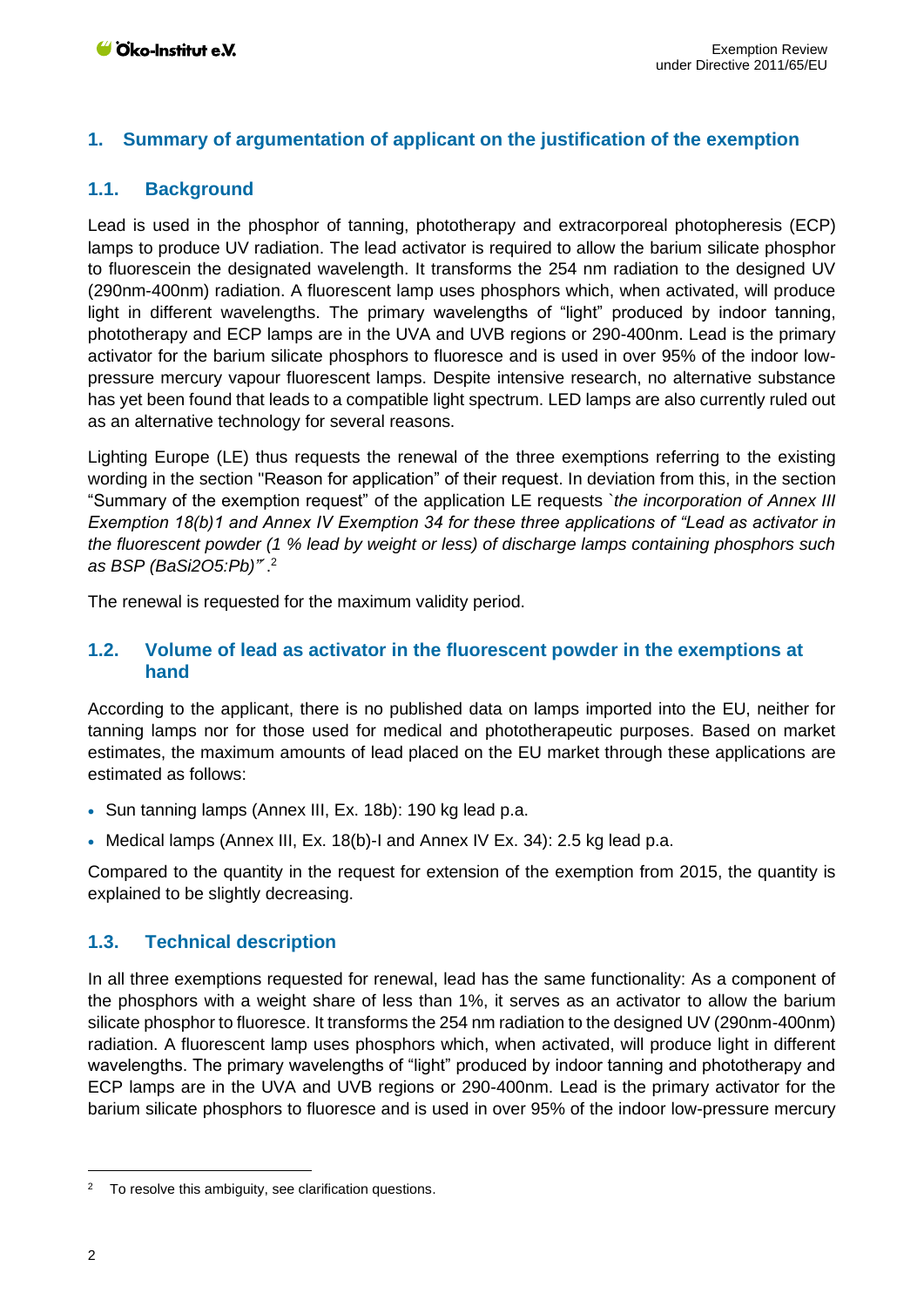vapour fluorescent lamps used for tanning and certain medical applications. The three exemptions differ with regard to the application areas of the lamps:

- **Annex III, 18b** covers indoor sun tanning discharge lamps, which produce UVA and UVB in predetermined dosages and ratios for the purpose of producing artificial sunlight. Indoor tanning lamps are light sources that produce ultraviolet light in the regions of the UVA and UVB spectrums. Their intent is to produce artificial sunlight to replicate sunlight exposure for the human body (similar to that as produced by the sun) yet applied in calculated doses per European regulations. It is estimated that over 90% of indoor tanning lamps produced and used throughout Europe are manufactured with BSP (BaSi<sub>2</sub>O<sub>5</sub>:Pb) phosphors containing 1% or less lead as an activator. The lamps are installed in various commercial and residential indoor tanning equipment which can be in the form of a tanning bed or booth or a tabletop appliance for facial tanning. The typical lifetime of these lamps ranges from 600 to 1000 hours with a session or usage time that ranges approximately from 5-30 minutes. The applicant assumes that market demand for tanning lamps will be stable for the coming years.
- **Annex III, 18(b)1** covers UV discharge lamps which are used for (medical) skin treatment such as PUVA phototherapy purposes. PUVA phototherapy is a very specific application enabling effective skin treatments used in medical applications. BSP phosphors have been used in lamps and devices for PUVA phototherapy for more than 25 years. According to the applicant, there is extensive literature on the effectiveness of PUVA phototherapy with lamps containing BSP. No studies have been conducted with effective results using fluorescent lamps with other phosphors or other technologies (LED) that emit UVA/UVB spectra. The release and approval of PUVA devices was always based on extensive patient testing with lamps containing BSP. The lamps are installed in dedicated phototherapy equipment. Although PUVA phototherapy lamps are very similar to tanning lamps in construction and incorporate lead-activated phosphors, they may have small differences in spectral distribution and exposure schedules depending on the application and the patient needs. The typical lifetime of these lamps ranges from 600 to 1000 hours with a session time that ranges approximately from 5-30 minutes. The applicant assumes that market demand for PUVA phototherapy lamps will be stable for the coming years.
- **Annex IV, 34** was previously requested by Therakos, Inc. for the use of lead activated phosphors in the lamps used in their Extracorporeal Photopheresis (ECP) equipment. The treatment involves exposure of leukocytes, that are temporarily removed from the patient's blood, to light from lamps with lead doped barium silicate phosphor. The light activates a drug which has been introduced into the leukocyte fraction of the blood. This type of phosphor emits a unique spectrum that is optimum for this medical treatment.

# **1.4. Applicant's justification for the requested exemption**

The applicant justifies the requests for exemption essentially on the basis of technical aspects that are decisive for the fact that no adequate alternative substances are available that fulfil all the required properties, especially with regard to spectrum incompatibility when substituting lead in the fluorescent powder and with regard to UVA LED-Technology. In addition, socio-economic impacts are detailed that relate to the case that an exemption renewal is not granted.

#### **1.4.1. Availability of alternatives (Substitution or Elimination, roadmap to substitution, reliability of substitutes)**

With regard to the availability of substitutes at substance level, the applicant concludes that only Ce doped YPO phosphor comes close to lead in the fluorescent powder. Based on measurement results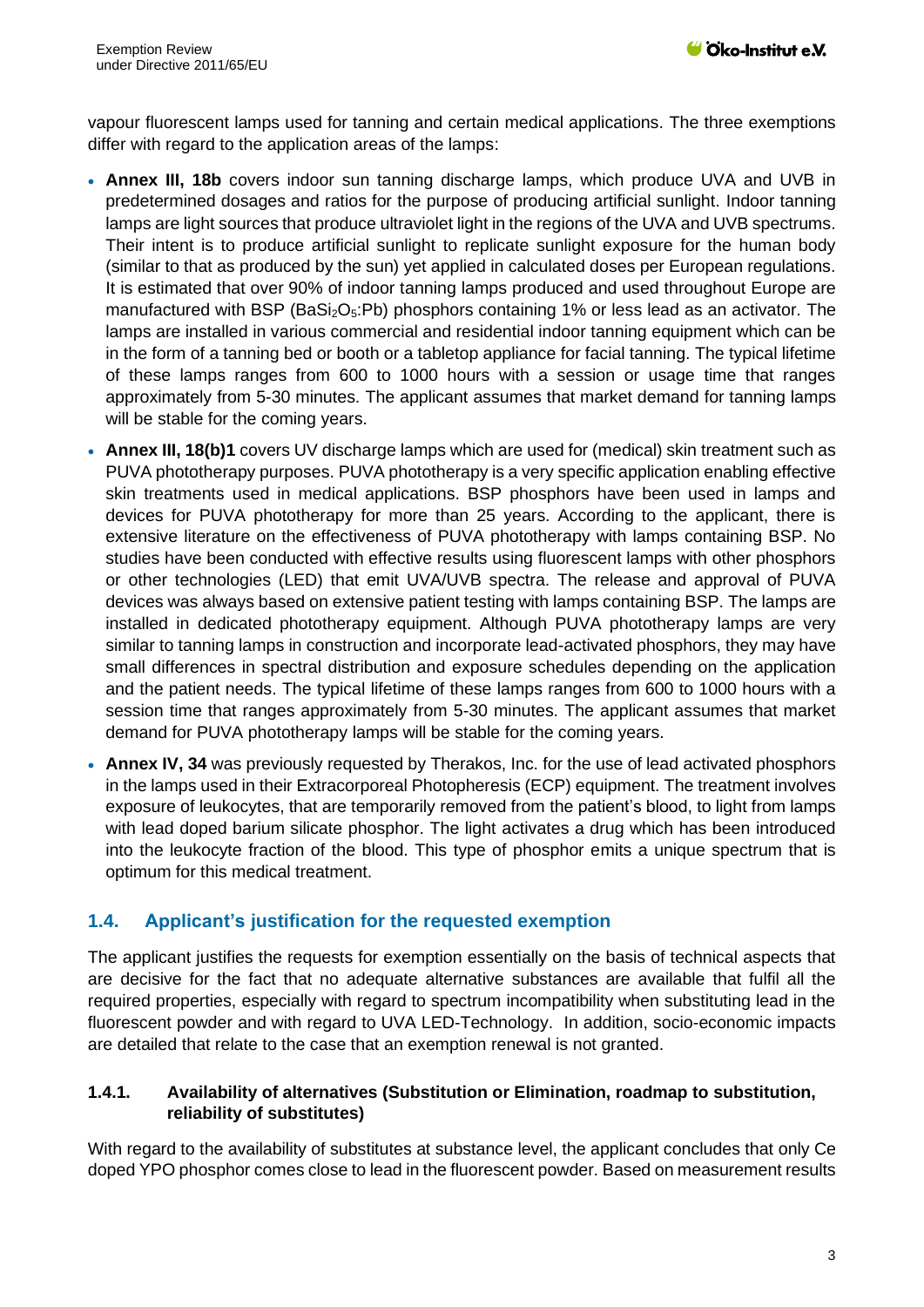of the emission spectrum of UV lamps doped with Ce doped phosphor, the applicant draws the following conclusions:

- The spectral power distribution shows differences in the UVA and UVB range.
- The ratio for UVA and UVB output is different which is an important factor for tanning applications and is governed by EU regulations.
- Therefore, the Cerium based material has a lower expected treatment effectiveness, with regard to Erythema and NMSC (non-melanoma skin cancer).

The applicant also explains that tanning lamp output is measured on a weighted distribution of UVA and UVB output by nanometer. The lamps are coded using the X/Y system by lamp type which is then applied for use in each specific piece of equipment. Tests have been done using these phosphors for tanning lamps showing that the spread in UVA and UVB output is too high to be viable as a practically feasible alternative. It would not be able to comply with CE regulations for tanning lamps (due to spectral incompatibility).

From the applicant's point of view, spectral incompatibility has also led to a lack of interest on the part of the medical community. Therefore, no adequate tests and clinical studies have been set up on patients to prove the effectiveness from Ce doped YPO phosphor for PUVA phototherapy and no approvals for such equipment exist. Therefore, this Ce-based material is not allowed for use in medical applications.

The applicant sees an additional problem with Ce-doped phosphors due to the variations in UV output over the lamp length due to the coating thickness. When fluorescent lamps are coated with a phosphor, the thickness of the coating varies over the length of the lamp. For current UV-fluorescent coatings used, like BSP, the thickness variations do not lead to a severe inhomogeneous output. However, for cerium doped phosphor this thickness difference leads to unacceptable UV output variations which will affect the skin treatment effectiveness.

On the technological level of alternatives, the applicant only considers LED technology, as other technologies (OLED, incandescent, halogen) do not radiate in the UVA spectrum. LED technology is currently not applicable as an alternative technology on the basis of an assessment against three criteria:

- The **Wall Plug Efficiency** is too low regarding wavelengths below 380 nm. In the UVC (100- 280nm) and UVB (280-315nm), the WPE (wall plug efficiency) of LEDs are now close to 1%, where the wall plug efficiency of fluorescent lamps are close to 20% or even higher.
- **Effectiveness:**
	- ‒ For tanning applications, no test results are available yet regarding effectiveness in reaching the desired effect in a comparison study between equipment using fluorescent lamps and equipment using LEDs. For most of these applications that is not done yet as no LEDs were available. Hence effectiveness data are not available.
	- ‒ For PUVA phototherapy applications no test results are available yet regarding patient effectiveness to reach the desired effect in a comparison study between equipment using fluorescent lamps and equipment using LEDs. For most of these applications that is not done yet as no promising LEDs were available. Therefore, effectiveness data are not available.
- **Regulation / Approval:** CE conformity and other European directives for special purpose applications (like for instance approval of medical devices for phototherapy and CE regulations on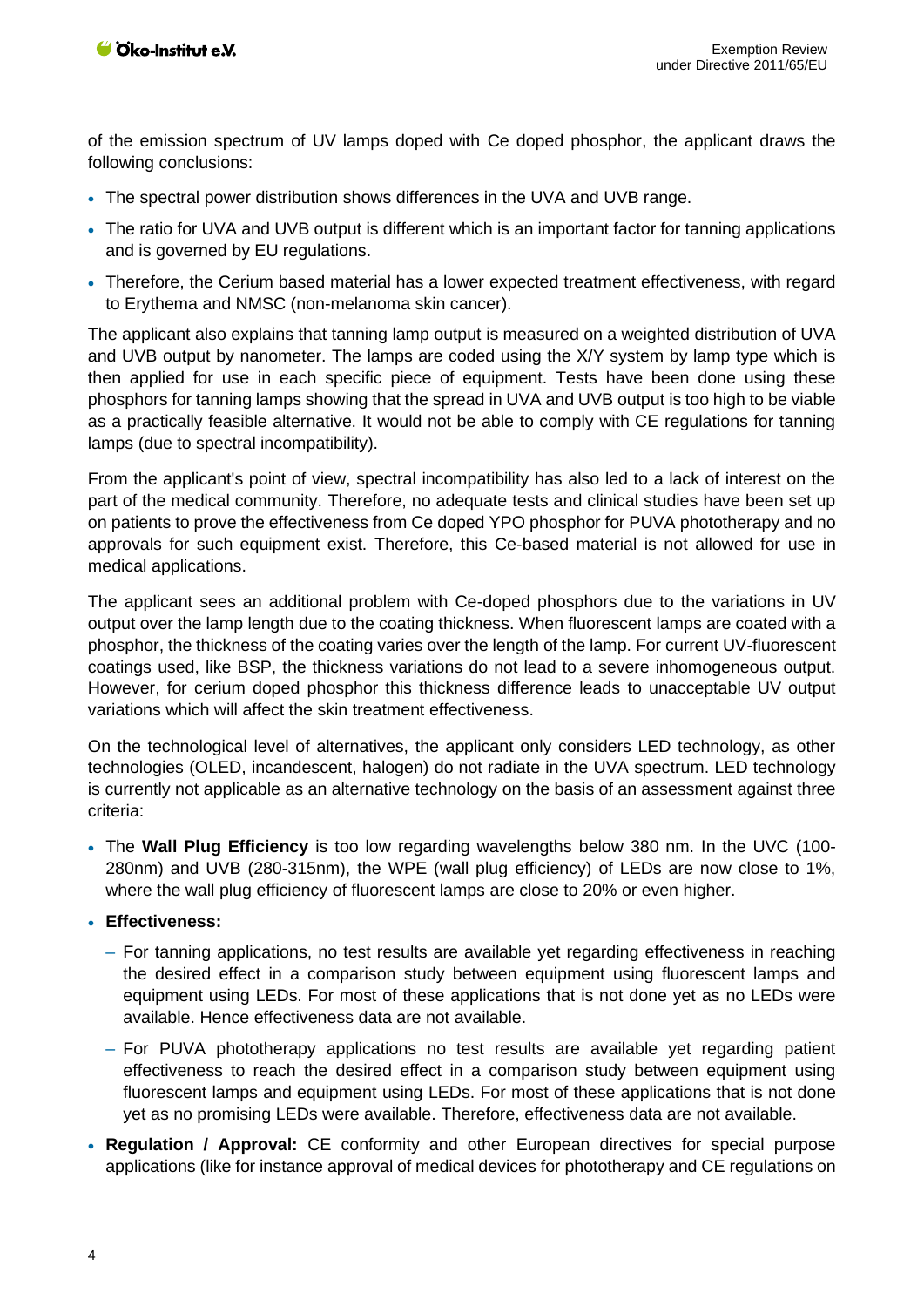tanning lamps (CE 60335-2-27)) is based on fluorescent discharge lamps (with respect to safety and system responsibility). No CE conformity is available for other lamp technologies.

With regard to future trends of substitution by LED technology, the applicant states that LEDs are available for other UVA applications. In contrast, he considers the development in tanning to be limited and it is impossible to predict at this stage if and when LED-based UVA devices will be feasible. Some UVA applications are already being converted to LEDs, but for medical applications, developments are limited. It is impossible to predict at the moment if and when UVA LED-based devices will be feasible, but the patient testing and approval process would take a very long time. Therefore, an extension with the maximum validity period is requested.

### **1.4.2. Environmental and health arguments (also LCA aspects)**

With regard to health and safety impacts of substitutes the applicant concludes that the fluorescent tanning lamps in use today have undergone extensive testing and calibration in the equipment. The effect of Ce doped phosphor may have considerable impact on health and safety of customers as the manufacturing tolerance in output and spectrum cannot be controlled to the extent required by EU regulations. For LED, as an alternative technology, the effects on health and safety will have to be investigated.

### **1.4.3. Socioeconomic impacts**

In the absence of reliable substitutes, from the applicant's point of view, a non-renewal of the exemption would shut down the **tanning industry** in Europe. It would have to be taken into account that almost 100% of these lamps used in Europe are manufactured in Europe by fluorescent lamp companies and that almost 100% of indoor tanning devices sold in Europe are manufactured in Europe. It is also estimated that almost 100% of tanning lamps sold as aftermarket lamps are sold by manufacturers or distributors in Europe, that over 90% of tanning lamps used in the US are manufactured in Europe and that over 75% of tanning devices sold in the US are manufactured in Europe.

In view of the **medical applications** and the fact that there are no reliable substitute products, the applicant sees the following impact on patients: Patients in Europe who require PUVA phototherapy will be left without appropriate treatment if the extension of the phototherapy exemption is not approved. It is estimated that almost 100% of these lamps used in Europe and even around the world are manufactured in Europe by fluorescent lamp companies. It is estimated that almost 80% of phototherapy devices sold in Europe are manufactured in Europe.

# **2. Clarification Questions**

### *Please find below the answers provided by LightingEurope.*

1. In section 2 of your application, you propose a continuation of the exemption with the existing wording. In section 3, on the other hand, you propose the following: `*In order to avoid ambiguity or repetition in the application for exemptions renewals and in further consideration of the extremely small volume of lamps entering the EU and their total lead content in Annex IV products, Lighting Europe requests and recommends the incorporation of Annex III Exemption 18(b)1 and Annex IV Exemption 34 for these three applications of "Lead as activator in the fluorescent powder (1 % lead by weight or less) of discharge lamps containing phosphors such as BSP (BaSi2O5:Pb)*"´.

Please clarify what is meant. Should exemption Annex III 18(b)-I and Annex IV 34 in future be combined in a single exemption in Annex IV for all "*three applications*"? Please provide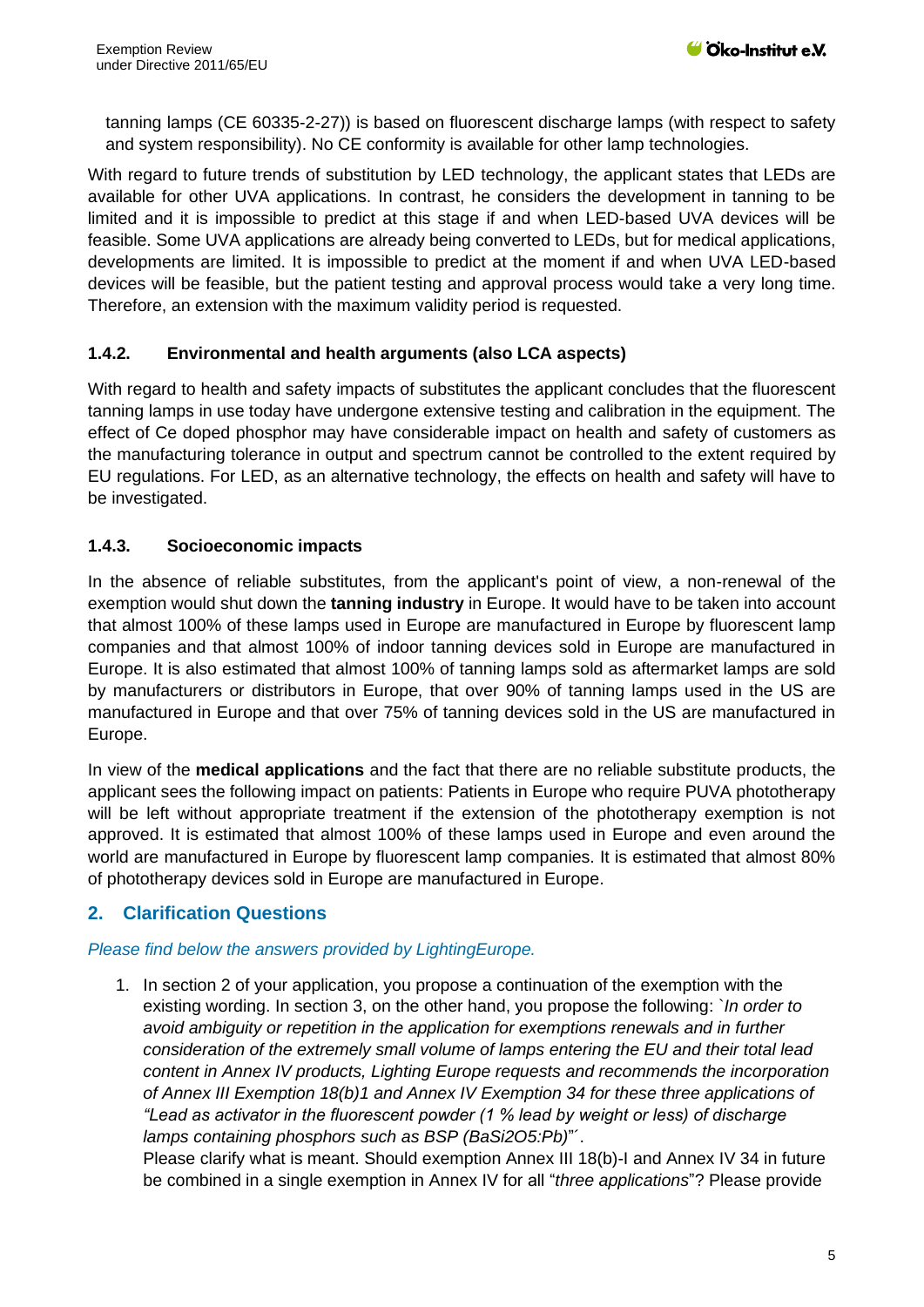exemption formulations for all exemptions you request to be available for BSP lamps in the future, specifying for which applications they are to be available and in which RoHS annex they should be listed.

LightingEurope would like to clarify that the renewal application indeed requests to combine the three applications into a single exemption. The proposed exemption wording/formulations are found on page 5 of the application we submitted in January 2020. The exemption formulations for the BSP phosphor for lamps in 18(b); 18(b)1 and Annex 34 have not changed. The recommendation to combine the exemptions is for ease of reference for authorities when reviewing and managing the requests as well as the manufacturers and users of those products in following the proper exemption number and responsibilities. As the lamps included in RoHS Annex III 18(b)I and in Annex IV exemption 34 are both used in medical equipment, LightingEurope recommended this combined request for efficiency. The Annex IV exemption 34 product is a proprietary phosphor mix using BSP phosphor which has not changed since the current exemption was granted. Exemption 18(b) should remain in Annex III as proposed and requested.

2. Your application contains some graphical representations of measurement results on lamps. However, there is no information on who and when these results were measured, under which conditions and from which types of lamps. Please provide the corresponding source information for the graphs and tables.

We would like to explain that:

- The spectrum displayed in the figure on page 8 is from a Philips Lamp produced by Signify: the lamp type is UVA TL, the exact type is F71T12 UVA 100W.
- The graph on page 9 is from a cooperation between the Philips/Signify and medical experts in a hospital in the Netherlands.
- Page 9 and 20 graph data source is the Lighttech Accredited Measurement Laboratory in accordance with the lamp measurements method of IEC61228.
- 3. Graph on page 8: How is the ordinate (i.e. the y-axis) defined here?

The vertical axis is the relative intensity, as a function of wavelength, it is intended to show the shape of the spectrum. The intensity can be made quantitative in the following way: the total integrated amount of radiation in this UV-A band is 27.5W after a stabilisation time of 100 hours with this number the vertical axes can be scaled. This is from a lamp that used 100W. Details can be found in the product leaflet here – [link.](https://www.lighting.philips.com/api/assets/v1/file/content/fp928004320930-pss-global/928004320930_EU.en_AA.PROF.FP.pdf) For the y-axis, please use "relative UV irradiance".

4. In section 4.1.3 you mention, that "It is estimated that over 90% of indoor tanning lamps produced and used throughout Europe are manufactured with BSP (BaSi2O5 :Pb) phosphors containing 1% or less lead as an activator." Which phosphor with which doping is used for the remaining 10%?

Only one alternative material comes close: Ce doped YPO phosphor. Please see pages 19, 20, 21 Section 6.1.1 for the spectrum of Ce doped YPO phosphor in comparison to BSP. These pages illustrate the phosphor types comparison of lead-activated vs. non-lead activated demonstrating outputs over the relevant nm wavelengths. The main non-lead activated phosphor uses Cerium as an activator, but it might be that there are others too. The "other" non-lead activated phosphor is used for the small percentage of lamps in equipment that is validated and listed for new and replacement use.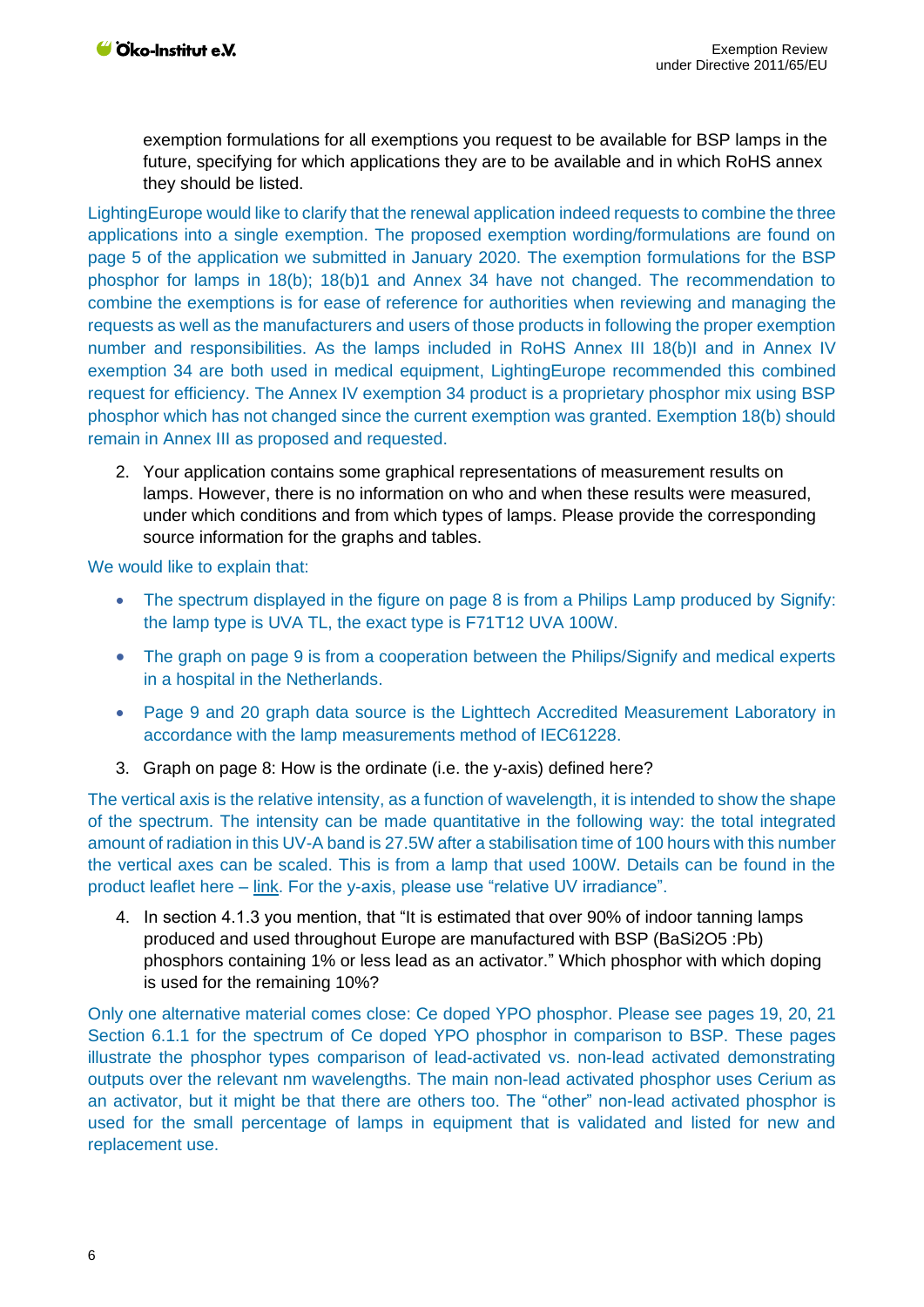5. Your application contains different assumptions about future market developments. While you state "*The market demand for tanning lamps remains stable for the coming years*" in view of exemption 18b on page 10 above, section 4.2.4 forecasts a decrease in the market. We ask you to clarify the facts.

We would like to clarify that page 10 refers to exemption 18(b)1 which is lamps for medical phototherapy equipment. The statement that this market remains stable is correct.

The reference to the last sentence on page 9 should not have been included in 18(b)1 as it relates to tanning lamps.

However, for clarification purposes, although there are no accurate published numbers for this niche market, according to confidential numbers reported to LightingEurope by its members, it was estimated that the tanning market for the period 2015-2019 had declined. Additionally, LightingEurope members estimate that the market will remain flat or will continue to slightly decline in the coming years.

6. Table 1 on page 21, section 6.1.2: Can you please explain the designations "1 P" to "10 P" in the left column? Are these measuring points? Here again please provide the corresponding source information for the table.

The designations refer to the 10 individual prototype lamps prepared for these measurements. These prototype lamps were made during the development of these lamps at the company Philips (now Signify).

7. Figure 1 on page 25, section 6.2.1.2: How is the ordinate (i.e. the y-axis) defined here?

To make a fair comparison of the shapes of the spectra, the graphs of the UV LED and of the fluorescent lamps are scaled in such a way that the surface under the graphs is the same. The vertical axis is now a relative intensity of the radiation. The graph indicates that the spectrum of the UV-B LED is much wider and produces light at wavelengths where it damages the human skin. Please use "UV irradiance in W/m2" for the y-axis.

8. In section 6.2.3.3 you expect, that "*even if UVA LEDs become available with feasible specifications, tanning equipment may become much more expensive. It will become therefore an economically unattractive solution, and this can have a significant impact on the application*." Please support this statement with concrete cost data (or cost estimations).

LightingEurope members do not have concrete cost data on the cost of substantially equivalent UV-A LED tubular lamps that match the output spectrums of tanning and/or medical lamps. To the best of our knowledge there are no LED tubular replacement tanning lamps. There are some available UV-A LEDs on the market used for other applications. The market data for these seems to indicate a minimum of 5-10 x higher cost per watt plus other associated costs for equipment redesign.

9. Further in the same section you state "*It could be imagined that new equipment could be changed to non-lead phosphors. However over 90% - and it is estimated that it may be as much as 99%- of the tanning phosphors are lead activated. There are no alternative nonlead activated phosphors available today that provide the same or equivalent spectral radiation.*" Does this statement refer to the replacement of lead in the phosphors or to the switch to LED technology?

We would like to clarify that this statement refers to the socio-economic impact of a change to nonlead activated phosphors in low-pressure tanning lamps.